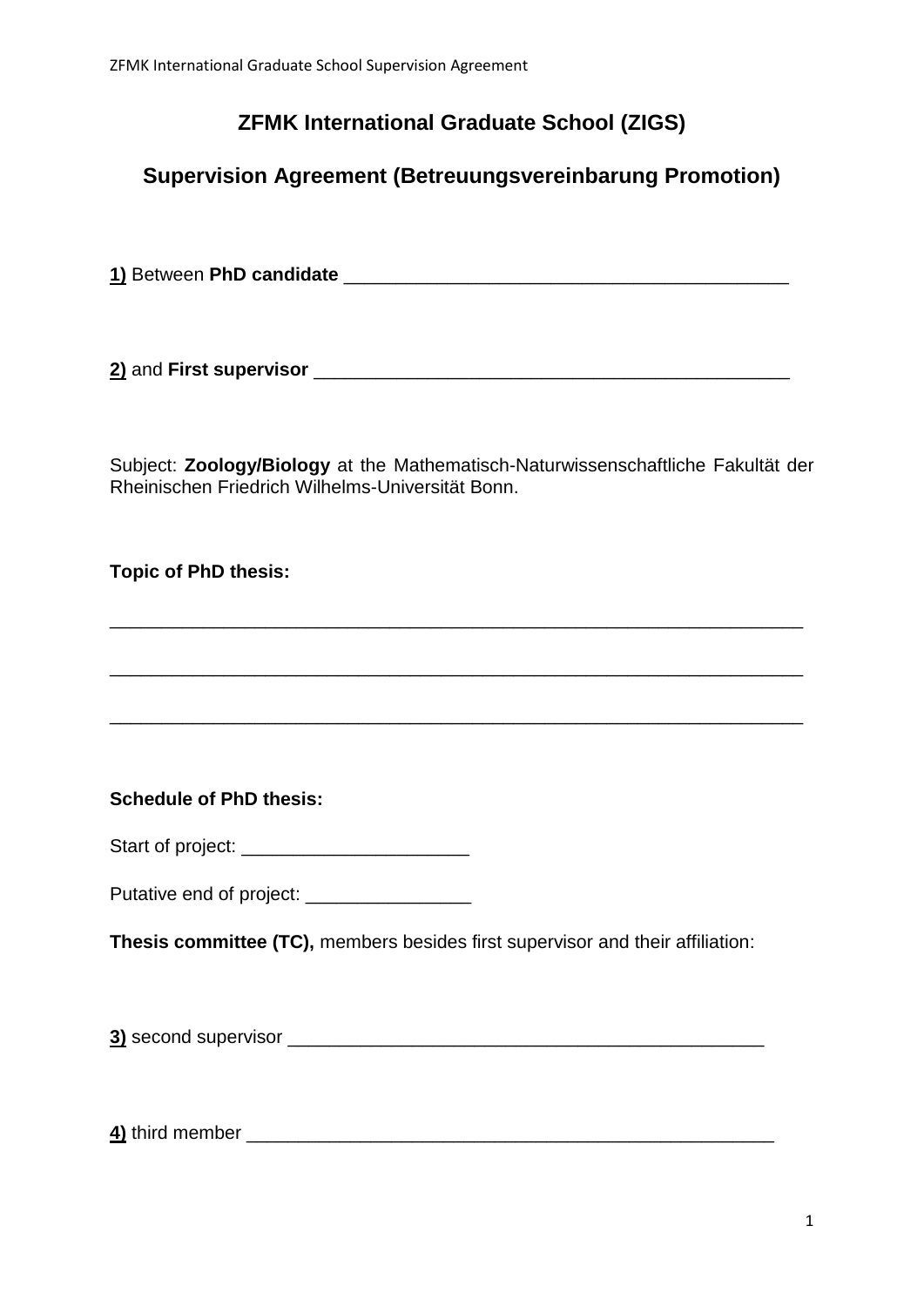# **Short summary and time line**

A short summary of the project and a preliminary time line with milestones and – if applicable – publication plan is added as appendix to this contract

## **Herewith the PhD candidate commits to the following:**

- Regular meeting (minimum once a semester) with first supervisor and report on the progress of the project with presentation of achieved milestones, problems and further planning;
- Regular meeting with the TC, at least once a year;
- Participation in obligatory courses of ZIGS, as well as those discussed with supervisor and TC as tailored to the specific demands of the project;
- Providing confirmation letters of participation in obligatory courses;
- participation in congresses, when finances are provided;
- Co-supervising of Master and Bachelor-students, when possible and TC agrees;
- To follow the rules of good scientific practice*;*
- Timely informing the supervisor and/or TC about deviation of time frame;
- Informing the supervisor about change of address or availability during and one year after finalizing the PhD;
- Informing the supervisor and/or TC when the PhD thesis is terminated;
- Informing the supervisor in the last year about future career plans.

#### **Herewith the supervisor commits to the following:**

- Support of the candidate to finish the doctoral thesis within the agreed time;
- Regular control of progress (see regular reports of candidate) and informing the TC about progress;
- Regular scientific counselling (at least once per semester);
- Regular meeting with TC and PhD candidate, at least once in a year;
- Support in gaining scientific independence, with meetings in the last year to help planning the post-doctoral phase and discussing career perspectives;
- To follow the rules of good scientific practice*;*
- Timely informing the candidate and TC about change of availability.

## **Workplace and Equipment:**

The candidate has a workplace equipped with a computer and has access to all laboratory facilities and equipment necessary to complete his project, as outlined below:

| Section:    |  |
|-------------|--|
| Laboratory: |  |
| Equipment:  |  |